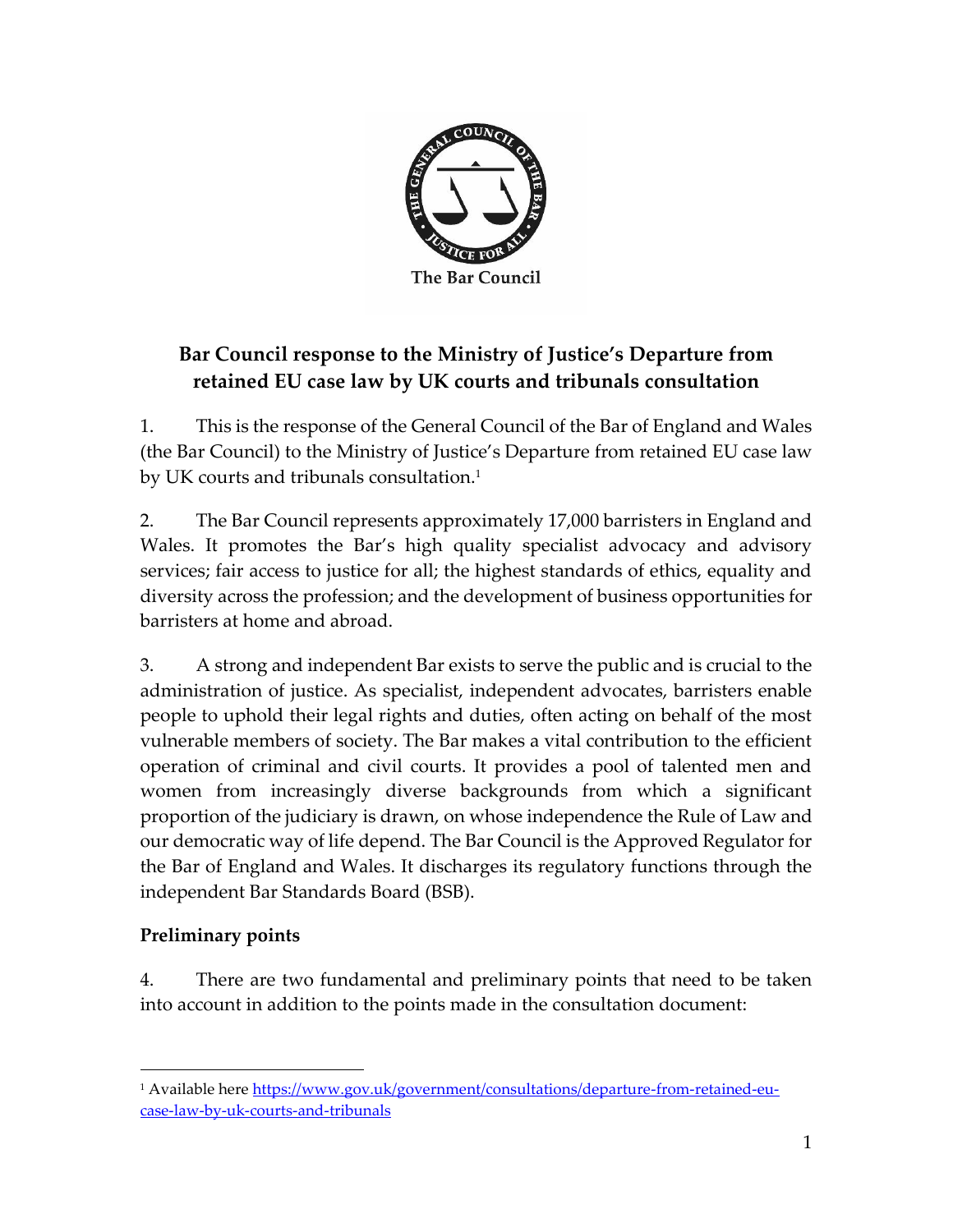1) First, the status of EU law within the UK will alter fundamentally on 1 January 2021 with the end of the transition period, in that it will no longer be a source of directly applicable rights that override inconsistent provisions of UK law. Although retained EU law will in many instances replicate the substance of EU law, its status within the UK legal system will be fundamentally different, in that it can be revoked or amended by Parliament, or in accordance with statutory powers conferred by Parliament, whether or not such changes are consistent with EU law. As such, EU law will no longer be a freestanding or overriding source of rights under UK law.

2) Secondly, the status of the judgments of the Court of Justice of the European Union (CJEU) under EU law will *not* change. This is a matter of EU not UK law: the CJEU will remain the international court designated by the EU Treaties as the final source of legal authority as to the validity and interpretation of EU law – the departure of the UK will have no effect on that issue.

5. The Bar Council considers that it necessarily follows from those two points that there should be a strong presumption that changes to retained EU law, i.e. UK law that is based on pre-existing EU law, should be made by statutory rather than judicial means. Parliament will have unfettered powers to revoke or amend retained EU law and/or to replace or supplement it by provisions of UK law that specify its meaning or status. By contrast, if no such legislative measures are adopted, so that retained EU law remains exactly as it was when it derived directly from the EU Treaties, there is an obvious risk of confusion and legal uncertainty if the UK Courts interpret its meaning or validity in a way that differs from the CJEU itself, which is and will remain the ultimate arbiter of EU law, or of other courts applying EU law in accordance with principles derived from the case law of the CJEU under the EU Treaties.

6. It is critical to remember that, in contrast to legislative change – which applies only to situations after it is enacted – any judicial departure from CJEU case law will apply retrospectively: in areas such as VAT that could mean that the legal basis on which tax had been paid on certain classes of supplies over the previous few years became unsustainable, leading to potentially very large claims against HMRC and creating the inevitable risk of extensive litigation to resolve the legal and commercial uncertainty that would be created.

7. We entirely accept that as the United Kingdom develops its own law in areas currently covered by EU law, there will be a need to modify retained EU law.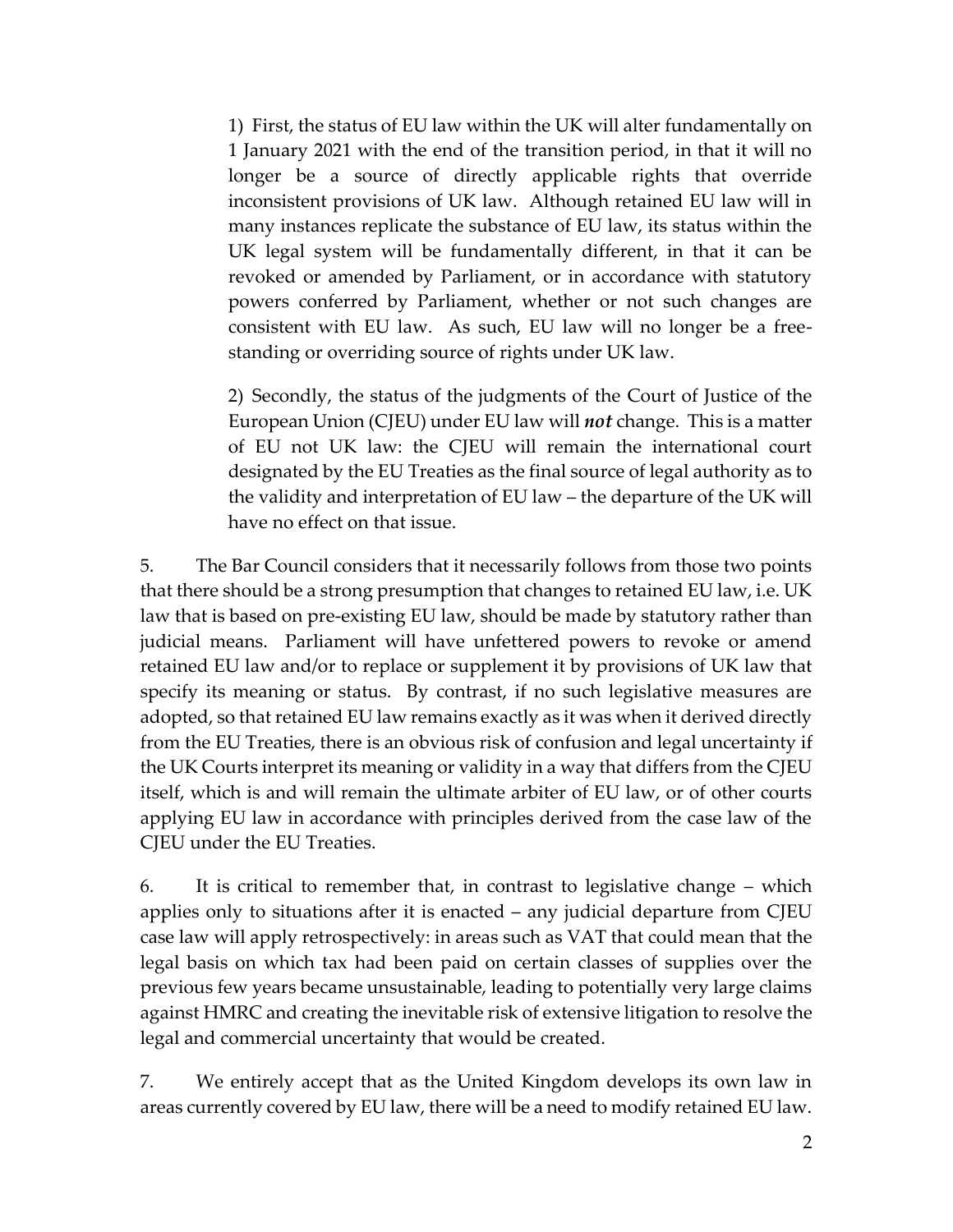But it seems to us that the speed and extent to which UK and EU law should diverge is essentially a question of public policy that should be determined by the legislature (including, where necessary and appropriate, by Ministers using their wide delegated powers under the various Acts that have already been passed or will be passed) rather than by judges. In most if not all circumstances, Government and Parliament are better equipped to consider all the detailed policy implications of changing established law in often complex and interlocking areas of law.

8. There may be some limited circumstances where, once the source of EU retained law ceases to be EU law itself, supported by the legislative and administrative context of the EU Treaties and the obligations and rights of the Member States and EU institutions, then the meaning of the provision in question is altered – however, the Bar Council considers that the natural way to address such issues would be for a statutory change to be made to identify the relevant difference. Two obvious examples would be (i) measures that have been interpreted by the CJEU in the light of the wider objectives of the EU Treaties, such as completion of the EU internal market, which is presumably not an objective of the UK now that it has ceased to be a Member State of the EU, or (ii) where the measure in question refers to EU administrative bodies or the impact on inter-State trade, which do not apply in an internal UK context. The Bar Council considers that such examples would naturally be addressed by legislative changes rather than by judicial interpretation of unchanged EU texts – as, indeed, has been and is being done by the large volume of statutory instruments under the EU Withdrawal Act 2018 that are amending EU instruments that will remain part of retained EU law precisely so as to deal with such issues.

9. It is also important to bear in mind, in relation to the consultation document's concern that without power to depart from CJEU case law that the law might become "fossilised" (last paragraph on page 7), that the UK courts – and the common law – are well-used to interpreting and applying past judgments in a flexible and sometimes creative way so as to adapt the principles expressed in them to current conditions. There are many judgments (in a domestic and in an international context) where it has been well-arguable that the court has departed from previous case law even though the court has claimed to be following it, or where the UK domestic courts have found a way to qualify or accommodate CJEU case law whose scope they find uncertain or inconsistent with broader constitutional principles.<sup>2</sup> Given that inherent pragmatism and flexibility of the

<sup>2</sup> See, e.g., *Pham v. SS for Home Department* [2015] UKSC 19, and *R (HS2 Action Alliance Ltd) v Secretary of State for Transport* [\[2014\] UKSC 3,](https://www.bailii.org/uk/cases/UKSC/2014/3.html) [\[2014\] 1 WLR 324.](https://www.bailii.org/cgi-bin/redirect.cgi?path=/uk/cases/UKSC/2014/3.html)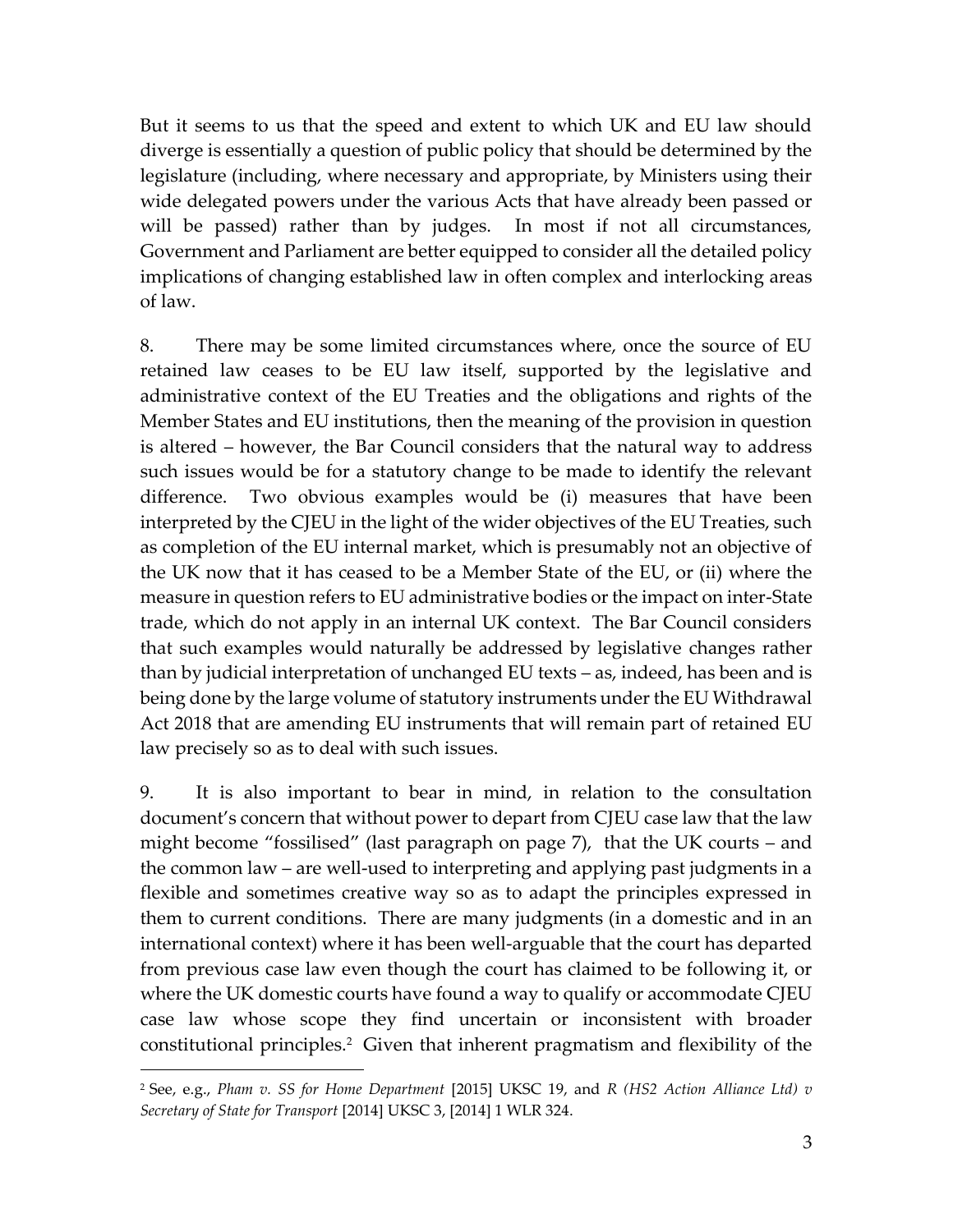common law and of the system of precedent, we consider that concerns about the "fossilisation" of the law if lower courts are not given power to depart from CJEU case law are wide of the mark.

10. The Bar Council considers that the risks to legal certainty will be particularly acute if any judicial departure from the established interpretation of provisions of EU law, in relation to a provision of retained EU law that has not been amended or qualified by UK legislation, is made by a UK court that is subject to appeal. It would be an obvious ground of appeal that the lower court had departed from the meaning of EU law established by the CJEU in accordance with its statutory role under the EU Treaties (or by a domestic court applying such an interpretation). It would be only in the most exceptional circumstances that the interpretation of EU law by the CJEU, adopted in accordance with its role under the EU Treaties, could be regarded as so obviously mistaken that the issue did not even warrant reconsideration on appeal (indeed, that possibility might be said to be incoherent as a matter of international law, analogous to a UK Court finding that the US Supreme Court had obviously misinterpreted provisions of US federal law). Since, pending any such appeal, the law would be as declared by the lower court, there would be considerable legal uncertainty<sup>3</sup> until the Supreme Court was able to decide the appeal (whereas if the power to depart from the CJEU is reserved to the Supreme Court, an appeal to the Supreme Court, even where the Court of Appeal expressed the view that CJEU case law should be departed from, would maintain the status quo and consistency with existing precedent, pending consideration of the case by the UK Supreme Court).

11. A further issue with giving the power to lower courts to depart from preexisting CJEU case law on matters of retained EU law is that – as is recognised in the second paragraph of page 6 of the consultation document – the UK courts have themselves, over the 47 years of EU membership - extended and applied EU law as interpreted by the CJEU (what the document refers to as "retained domestic case law"). A lower court invited to consider departure from a CJEU principle laid down in a particular case may well find – indeed will frequently find – that that principle has been applied or extended in subsequent decisions of UK courts whose decisions are binding on it. $4\,$  In such a case, departing from the CJEU

<sup>&</sup>lt;sup>3</sup> For example, in a case where the lower court's departure from a CJEU judgment led to VAT previously due not being due, taxpayers would properly cease to account for that VAT during the appeal period and HMRC would be liable to claims for overpaid VAT, which would have to be met.

<sup>4</sup> An example is the case of passengers' rights to compensation from airlines for delayed flights under Regulation 261/2004. That right – which is not clearly stated in the Regulation – was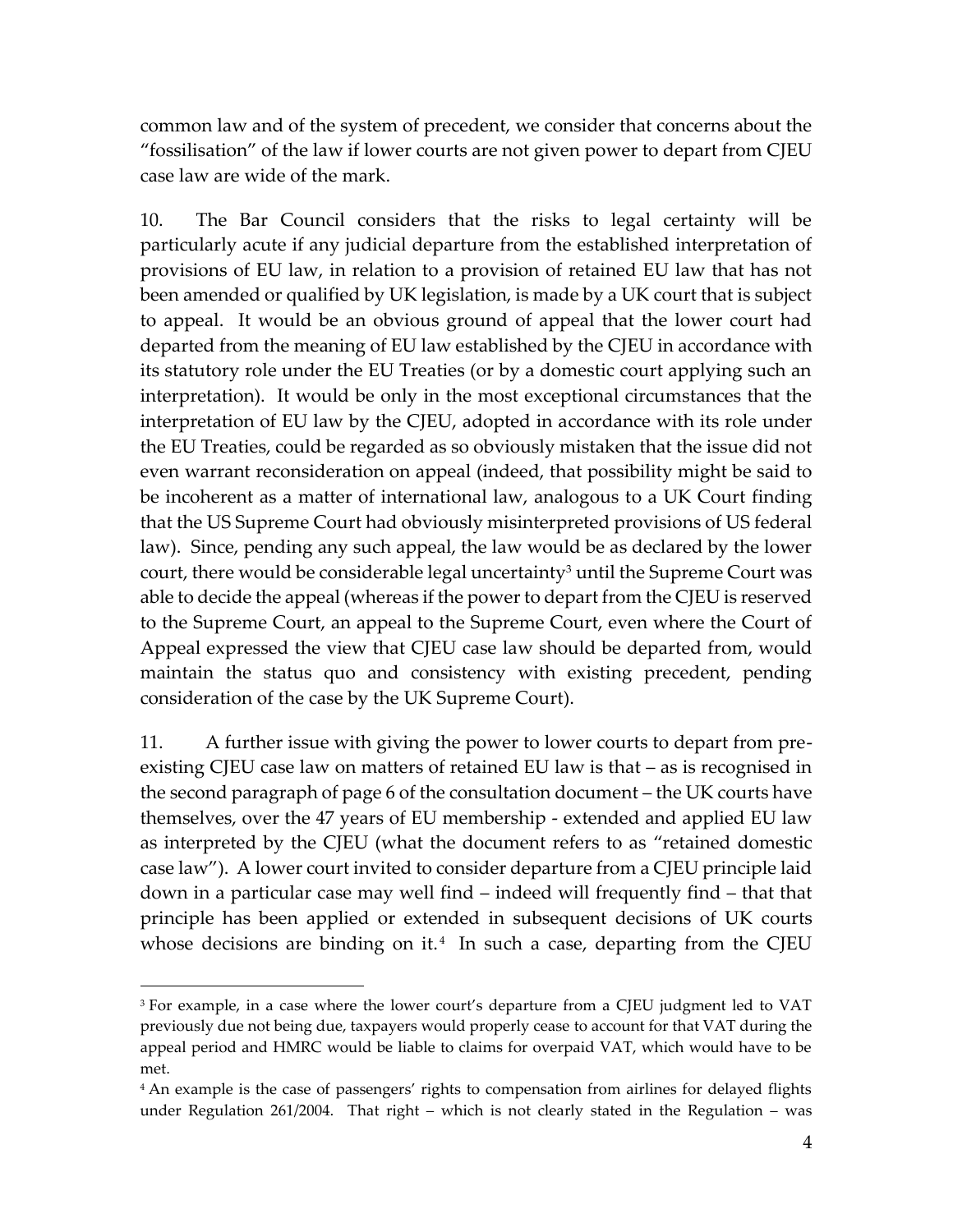precedent is pointless unless the lower court has power to depart from the domestic precedent as well – but a power to depart from precedents set by higher courts (or, in the case of the Court of Appeal, its own past judgments) would be a major disruption of the system of precedent on which legal certainty depends in a common-law system. Any attempt to draw a statutory distinction that would allow lower courts to depart from higher court precedents that merely repeated CJEU principles but not from ones that were purely domestic elaborations of or additions to those principles would seem to us to be a recipe for hopeless confusion and complexity, as UK judgments were closely dissected in order to try to separate out purely CJEU aspects from aspects which involved development of, or addition to, CJEU principles. Nor would it be attractive to limit the power to depart from CJEU case law to cases where the CJEU judgment had not been applied by a higher domestic court – since whether or not that has happened depends on the vagaries of subsequent litigation. We cannot see any attractive or practical solution to this issue apart from reserving the power to depart from CJEU case law to the Supreme Court (which is not bound by any retained domestic case law).

12. The consultation document states, in the first paragraph on page 8, that the Government believes that the Supreme Court would be assisted if there were a judgment of the Court of Appeal (or opinion of the Inner House) deciding the question of whether there should be a departure from CJEU case law. We do not consider that that is an important consideration, not least because it is entirely open for those courts to explain in detail why they find the existing binding case law to be unsatisfactory even where they are unable to depart from it. It should also be borne in mind that where the Court of Appeal or Inner House are convinced that the law that binds them is unsatisfactory, they are likely themselves to grant permission to appeal to the Supreme Court, so that we would not agree that there are likely to be cases where the Court of Appeal or Inner House considers that a departure should be made from CJEU precedent but which are then not heard by the Supreme Court.

established by Case C-402/07 *Sturgeon* and Case C-581/10 *Nelson*. Subsequent UK cases have accepted that the Regulation creates the right to compensation and deal with issues such as limitation (*Dawson v Thomson Airways* [2014] EWCA Civ 845), the application of the "extraordinary circumstances" exemption in art. 5(3) (*Jet2.com Ltd v Huzar* [2014] EWCA Civ 791), and the application of the compensation provisions to a journey which comprises more than one leg, part of which is outside the EU (*Gahan v Emirates* [2017] EWCA Civ 1530). If the Court of Appeal or High Court were given power to depart from the *Sturgeon* and *Nelson* cases, would they also be given power (contrary to the normal rules of precedent binding those Courts) to depart from the Court of Appeal's rulings in the UK cases cited?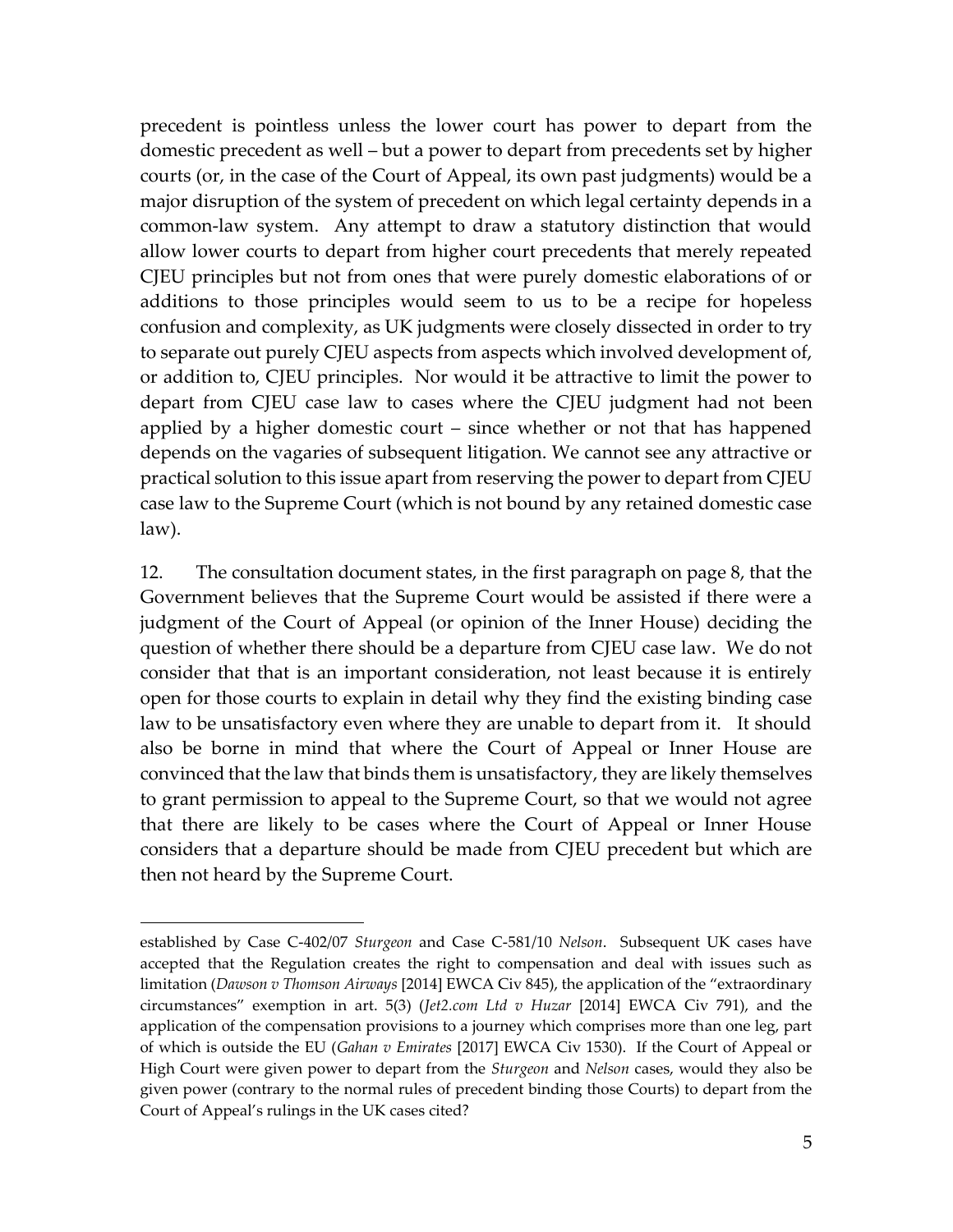13. The consultation expresses concern that the Supreme Court may not have the capacity to hear appeals where there is a real case for setting aside CJEU precedent. We do not consider that this is an important factor. First, it seems to us that any cases where lower courts expressed the view that there was a credible argument for departure from pre-existing EU case law (whether domestic or CJEU precedent) would almost certainly be appealed and the Supreme Court will want to hear those appeals (at least for several years). Second, we do not consider that there will be many cases where the power is arguably needed given (a) the ongoing process of legislative amendment to retained EU law and (b) the flexibility of the common-law approach to precedent (see paragraph 9 above).

14. There may a concern that there will be cases where it is wrong to force those arguing that CJEU case law to be departed from to appeal right up to the Supreme Court, via two or sometimes three successive appeals. To the extent that that is a concern, we consider that it could be dealt with by giving lower courts the power to refer to the Supreme Court (or grant permission to appeal to the Supreme Court directly in relation to) situations where it appeared that there was a good case for departing from CJEU jurisprudence. Concerns as to the effect that that might have on the Supreme Court's capacity can be dealt with by requiring that the Supreme Court agree any such references or leapfrog appeals (we do not see that the Supreme Court would be likely to refuse to take such an reference or appeal if there is a good case for departing from the CJEU's case law).

15. We also note, and agree with, the concerns expressed in the consultation document that allowing lower courts to depart from CJEU case law could lead to divergence between different UK jurisdictions. We would add that that danger is particularly serious given that the major subject-matter of EU law is the law of the internal market: and the Government's recent White Paper on the UK internal market rightly notes the danger that, without the underpinning of EU law, the smooth operation of the UK internal market may well become more difficult. It is an important part of the UK Supreme Court's role to resolve tensions that might otherwise arise between the case law of the different UK jurisdictions, including in respect of retained EU law.

16. We should draw attention to the provision that has been made in relation to UK competition law post-Brexit in section 60A of the Competition Act 1998 (inserted by the Competition (Amendment etc.) (EU Exit) Regulations 2019). That provision requires, by statute, UK courts and tribunals (and competition authorities) to follow EU law governing the key concepts of competition law, subject to a power not to do so in certain listed cases, which include differences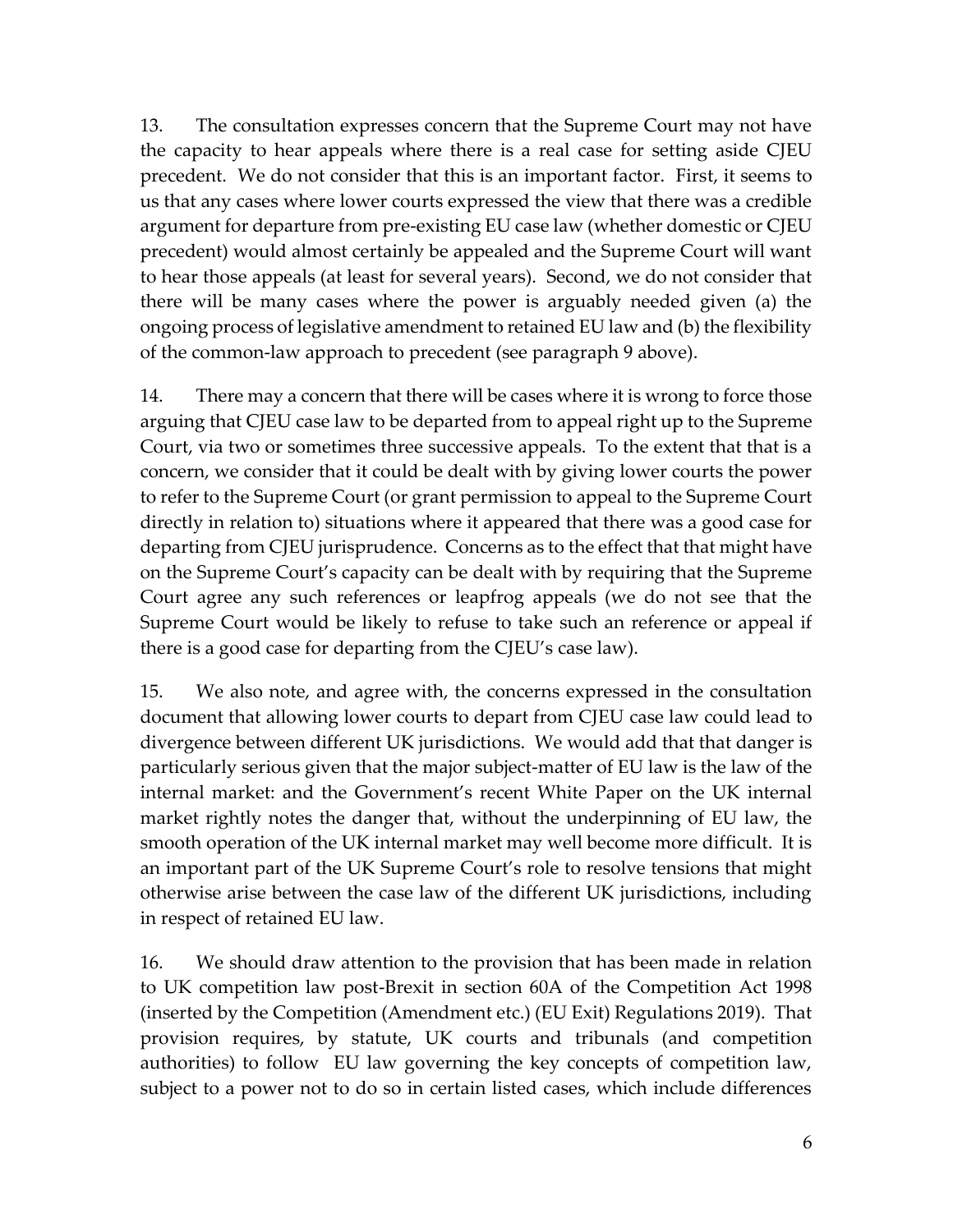between EU and UK markets, developments in competition economics, changes in forms of economic activity, and developments in CJEU case law after the end of transition. However, that provision replaces a provision (section 60 of that Act) that provided for, in effect, voluntary alignment between concepts of UK competition law and concepts of EU competition law: and section 60 always allowed some scope for departure from EU case law where required by the different institutional and procedural setting of UK competition law. We do not think that this approach is a useful precedent for present purposes, for two reasons: first, the approach in section 60 was never *required* by EU law, in that there was never any obligation to align domestic and EU competition law; and, secondly, the new section 60A includes specific provisions relevant to competition law that could not simply be transposed or modified to make them of general application to all retained EU law.

17. Last but not least, the Bar Council considers that it would be a particularly unfortunate time for the UK to adopt an approach to judicial interpretation that would be likely to give rise to legal uncertainty and a proliferation of costly and time-consuming appeals on points of disputed interpretation of EU retained law, rather than to make considered changes to the statutory framework where Parliament considers that to be necessary or appropriate. The Government will be fully aware of the need to protect the important role that UK Courts and tribunals play in the resolution of international trade disputes, and the reputation of the UK legal profession internationally. In accordance with those objectives, the Government is currently seeking to accede to the Lugano Convention: this is considered to be an important priority to maintain the standing of the UK Courts in relation to international disputes. If it is perceived that the UK is casting doubt on the role of the CJEU in the interpretation of EU law within its Courts, whether directly or indirectly, that would in turn cast doubt on whether it is in reality committed to the principles underlying that Convention, Article 1(1) of which specifically refers to the obligation of the courts of signatories to take due account of the principles laid down in decisions of the CJEU.

## **Question 1: Do you consider that the power to depart from retained EU case law should be extended to other courts and tribunals beyond the UK Supreme Court and High Court of Justiciary. Please give reasons for your answer.**

18. No, for the reasons set out above – it would be damaging to the reputation of the United Kingdom and overriding principles of legal certainty for a Court that was subject to further appeal to be able to depart from established interpretation of EU law.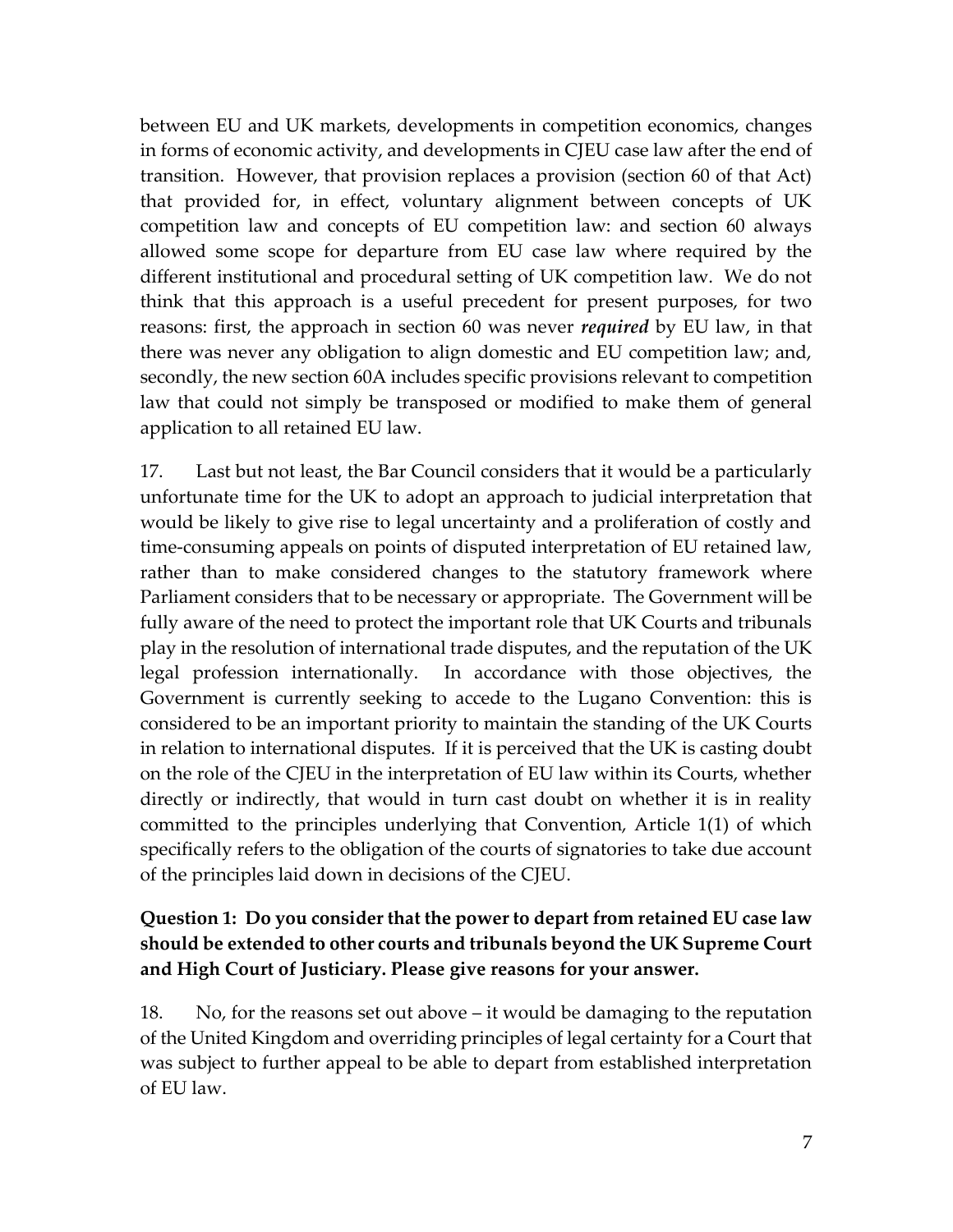**Question 2: What do you consider would be the impacts of extending the power to depart from retained EU case law in each of the options below? Please give reasons for your answer. a. The Court of Appeal and equivalent level courts; b. The High Court and equivalent level courts and tribunals; c. All courts and tribunals.** 

19. Option 2(c) would be the most damaging, in that it would place lower courts and tribunals in a very difficult position and would inevitably lead to appeals were the power ever to be exercised. As noted above, it is hard to imagine that it could ever credibly be argued that the interpretation of the EU law by the CJEU (or by a domestic court applying such an interpretation) was so obviously incorrect that a lower court could depart from it without giving rise to a right of appeal.

20. In fields such as employment law or VAT, giving that power to employment or tax tribunals would create serious uncertainty in the large number of areas where UK employment and VAT law derives from principles laid down by the CJEU. Given that many parties in these cases are not legally represented, there is also a real and serious risk that litigants in person or lay representatives may well overstate their prospects of persuading the tribunal to depart from established CJEU principles, increasing the length and complexity of hearings to no useful purpose. In areas such as VAT, there will be cases where hundreds of millions of pounds or more will be at stake for taxpayers if they can succeed in persuading a tribunal to decline to follow CJEU precedent – and even if the chances of success are low, the huge potential rewards mean that bringing such cases will make business sense for large taxpayers and their advisers. Since EU law cases very often (and in VAT always) involve public authorities, that will have significant resource and expenditure implications for the public sector. Further, giving parties scope for raising additional and complex legal argument gives parties that wish to delay the resolution of cases the opportunity to do so (so, in the example of flight compensation – see footnote 4 to paragraph 11 above – airlines seeking to delay compensation claims would have every incentive, in the county court where compensation cases are usually heard, to take the point that the CJEU cases on which such claims are based should be departed from, delaying the swift resolution of these generally small-value, but often hard-fought, cases).

21. Option 2(b) would also be very likely to give rise to immediate appeals if it were ever exercised - departure from established precedent of the CJEU would be an obvious ground of appeal in all but the most exceptional circumstances. Even 2(a) would seem likely to generate a series of appeals to the Supreme Court were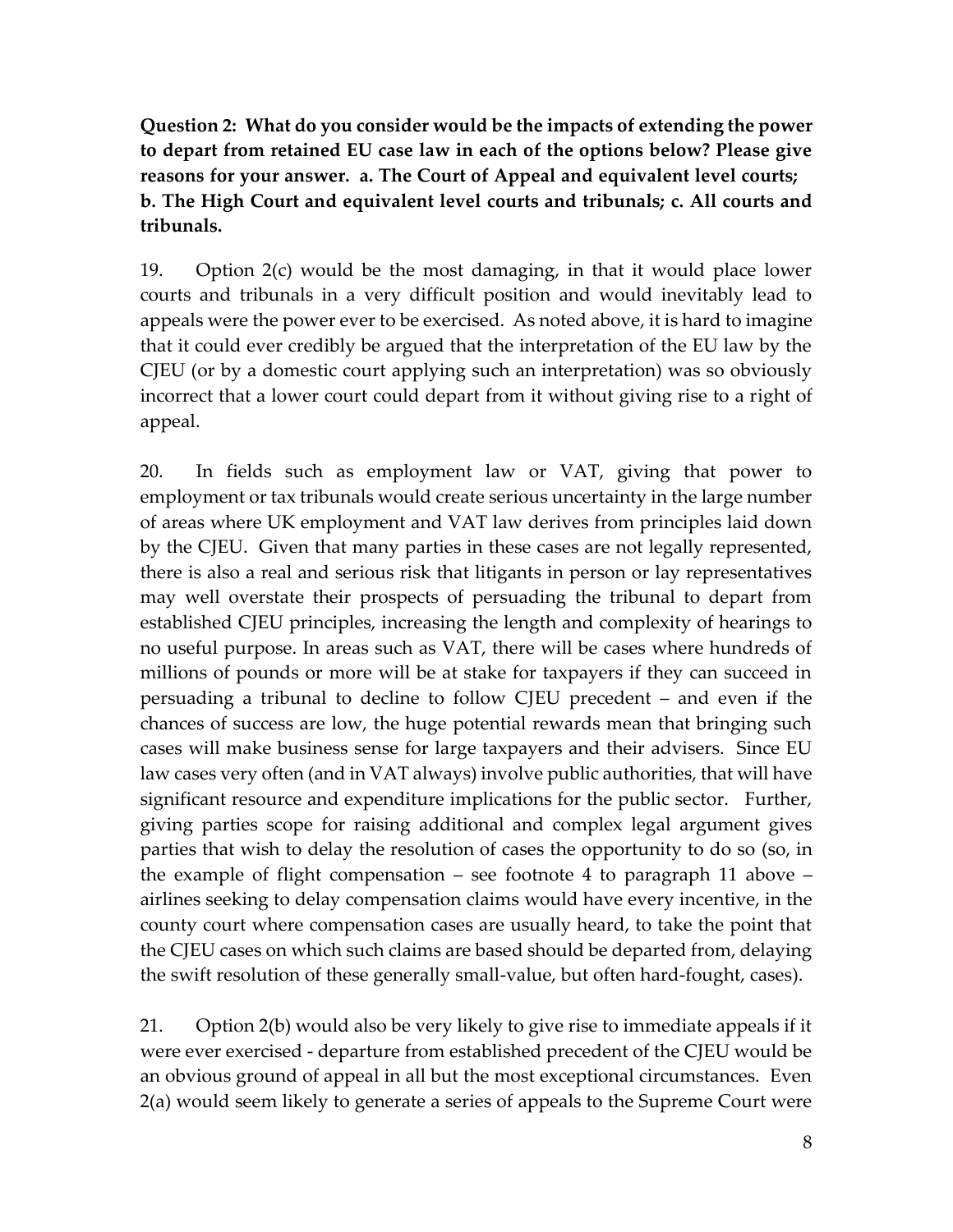the Court of Appeal to decide that it should exercise this power. In either case, (as we noted above) there would be considerable legal uncertainty pending such appeals.

22. Of course, if none of these lower courts or tribunals ever exercised the power, on the basis that it would inevitably give rise to an obvious right of appeal, then this would render the change futile.

23. We also note that option  $2(b)$  (and  $2(c)$ ) would in effect give the power to amend retained EU law to a single judge (in most cases). We would question whether it is right for a power of that importance to be exercised by any judge sitting on their own.

**Question 3: Which option do you consider achieves the best balance of enabling timely departure from retained EU case law whilst maintaining legal certainty across the UK. Please give reasons for your answer.** 

24. For the reasons set out above, this is an exceptional power in the absence of statutory change. As such, it raises issues of legal policy that should be reserved to the Supreme Court (or to Parliament by amending or revoking the relevant legislation).

**Question 4: If the power to depart from retained EU case law is extended to the Court of Appeal and its equivalents, do you agree that the list below specifies the full range of courts in scope? i. Court of Appeal of England and Wales; ii. Court Martial Appeal Court; iii. Court of Appeal of Northern Ireland; iv. The High Court of Justiciary when sitting as a court of appeal in relation to a compatibility issue or a devolution issue; and v. The Inner House of the Court of Session in Scotland. Please give reasons for your answer.** 

25. Not applicable.

**Question 5: If the power to depart from retained EU case law is to be extended to the High Court and its equivalents, do you agree that the list of courts below captures the full range of courts in scope? i. The High Court of England and Wales ii. Outer House of the Court of Session in Scotland; iii. The Sheriff Appeal Court in Scotland; iv. The High Court of Justiciary sitting at first instance; and v. The High Court in Northern Ireland. Please give reasons for your answer.** 

26. Not applicable.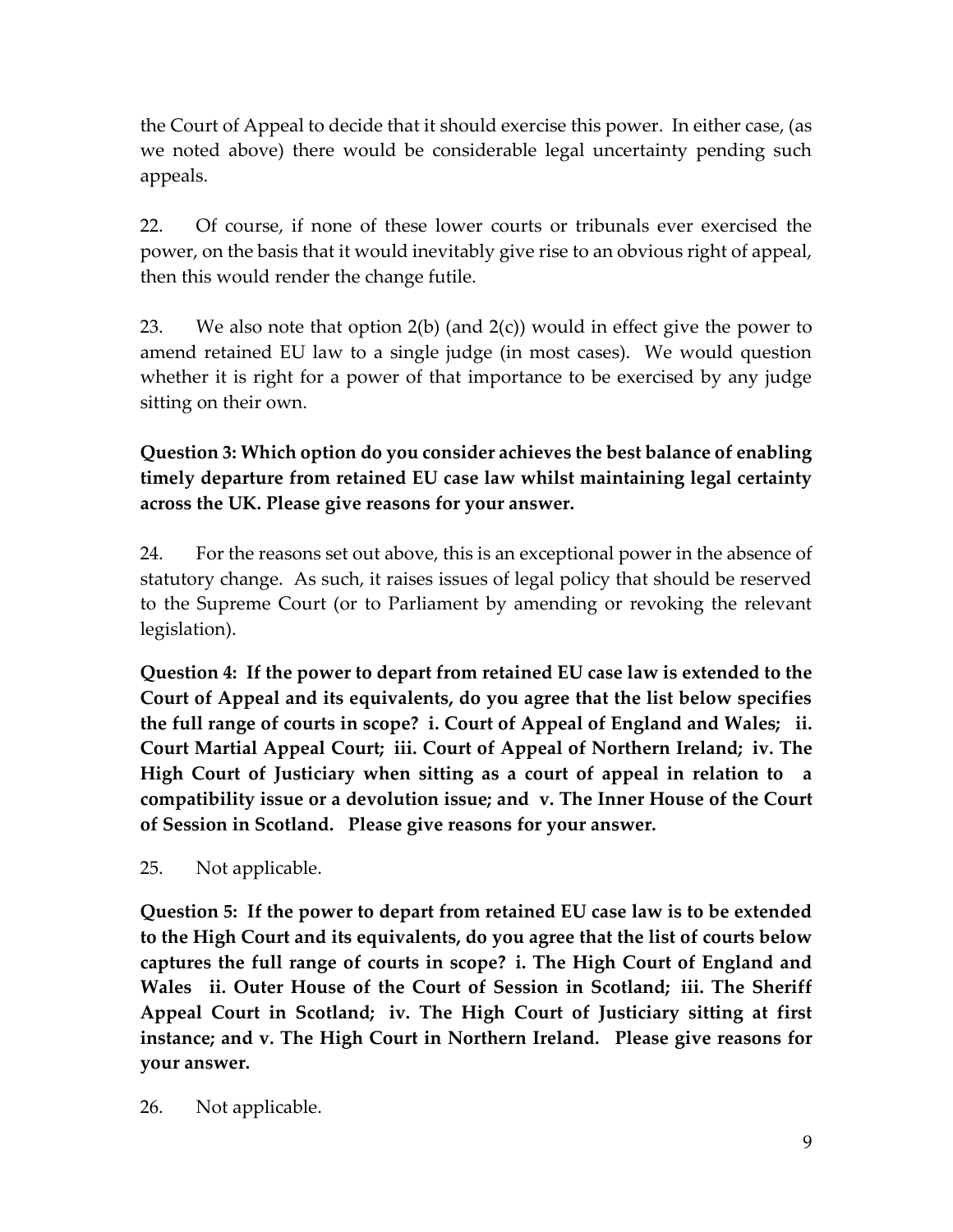**Question 6: In respect of either option, are there other courts or tribunals to which the power to depart from retained EU case law should be extended? If yes, in what circumstances should this occur? Please give reasons for your answer.** 

#### 27. Not applicable.

**Question 7: Do you consider that the courts and tribunals to which the power to depart from retained EU case law is extended should be permitted to depart from retained domestic case law relating to retained EU case law? If yes, in what circumstances should this occur? Please give reasons for your answer.** 

28. We think that the interrelationship between retained EU case law and retained domestic law relating to that case law raises very difficult issues for the proposal that lower courts should be able to depart from CJEU case law: see paragraph 11 above. As we explain there, we do not see that there is any solution to that issue that is at all satisfactory. We do not see any justification for lower courts to have a wider power to depart from otherwise binding domestic case law in respect of retained EU case law than in relation to other issues involving international law.

**Question 8: Do you agree that the relevant courts and tribunals to which the power is extended should be bound by decisions of the UK Supreme Court, High Court of Justiciary and Court of Appeal and its equivalents across the UK where it has already considered the question of whether to depart from retained EU case law after the end of the Transition Period, in the normal operation of precedent? Please give reasons for your answer.**

29. Yes: we see no reason why the established rules of domestic precedent should not apply in such cases.

**Question 9: Do you agree:** 

**a. that the test that should be applied by additional courts or tribunals should be the test used by the UK Supreme Court in deciding whether to depart from its own case law?** 

**b. that this test is capable of being easily understood and applied across the jurisdictions by reference to the relevant case law?**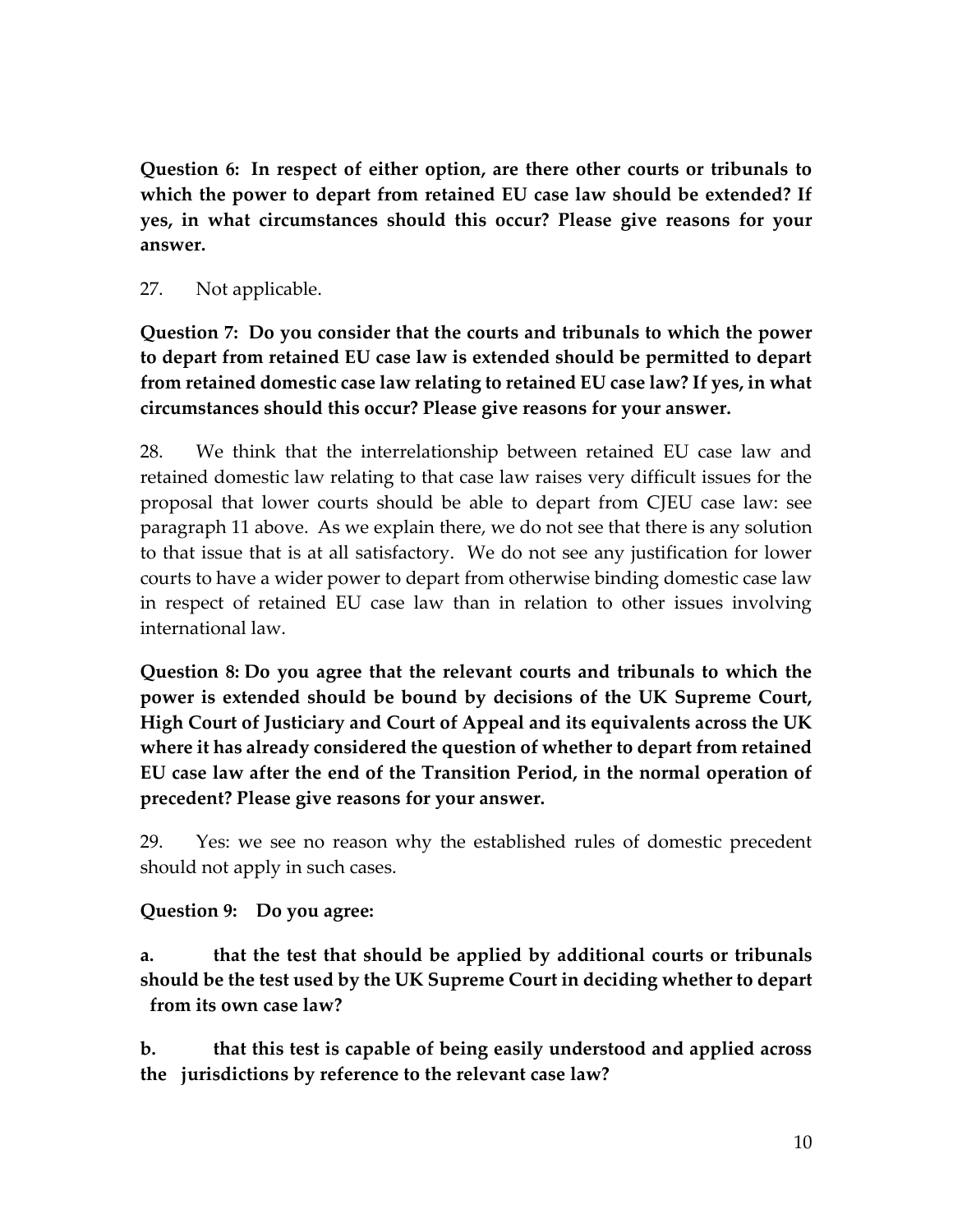### **Please give reasons for your answers. If you do not agree, what alternative test do you consider should be applied? Please give reasons for your answer.**

30. As noted above, the Bar Council considers that changes to retained EU law should in general be made by statutory changes rather than judicial interpretation. The principles on which it might be appropriate to depart from prior interpretations of retained EU law without such a statutory change are likely to be those applied by the Supreme Court but modified by the specific context in which they arise, namely the fact that interpretation of retained EU law after 1 January 2021 would no longer be informed by the legislative and administrative context of the EU Treaties and membership of the EU (for example in respect of the completion of the EU internal market). But we see no need to modify the established Supreme Court test, which is flexible enough to take full account of those considerations (and other relevant ones, such as the need to avoid, so far as possible, sudden and retrospective changes in the settled law, and the need to avoid accusations of the judiciary pre-empting decisions of the legislature).

**Question 10: Are there any factors which you consider should be included in a list of considerations for the UK Supreme Court, High Court of Justiciary and other courts and tribunals to whom the power is extended to take into account when deciding whether to depart from retained EU case law? Please give reasons for your answer.** 

31. See the preliminary remarks and Q9 above: the overriding principle should be whether the relevant provision of EU retained law falls to be interpreted differently, given the principles applied by the UK Courts interpreting that law in accordance with UK domestic law and policy as against the principles applicable by the CJEU as the court vested with determining the validity and interpretation of EU law in the context of the provisions and objectives of the EU Treaties. But we see no need to modify the current test applied by the Supreme Court, for the reason given above.

**Question 11: As part of this consultation process, we would also like to know your views on how these proposals are likely to impact the administration of justice and in particular the operation of our courts and tribunals.**

**a. Do you consider that the changes proposed would be likely to impact on the volume of litigation started in UK courts and tribunals? Please specify where, in your view, this would occur and why?**

**b.Do you consider that the changes proposed would be likely to impact on the**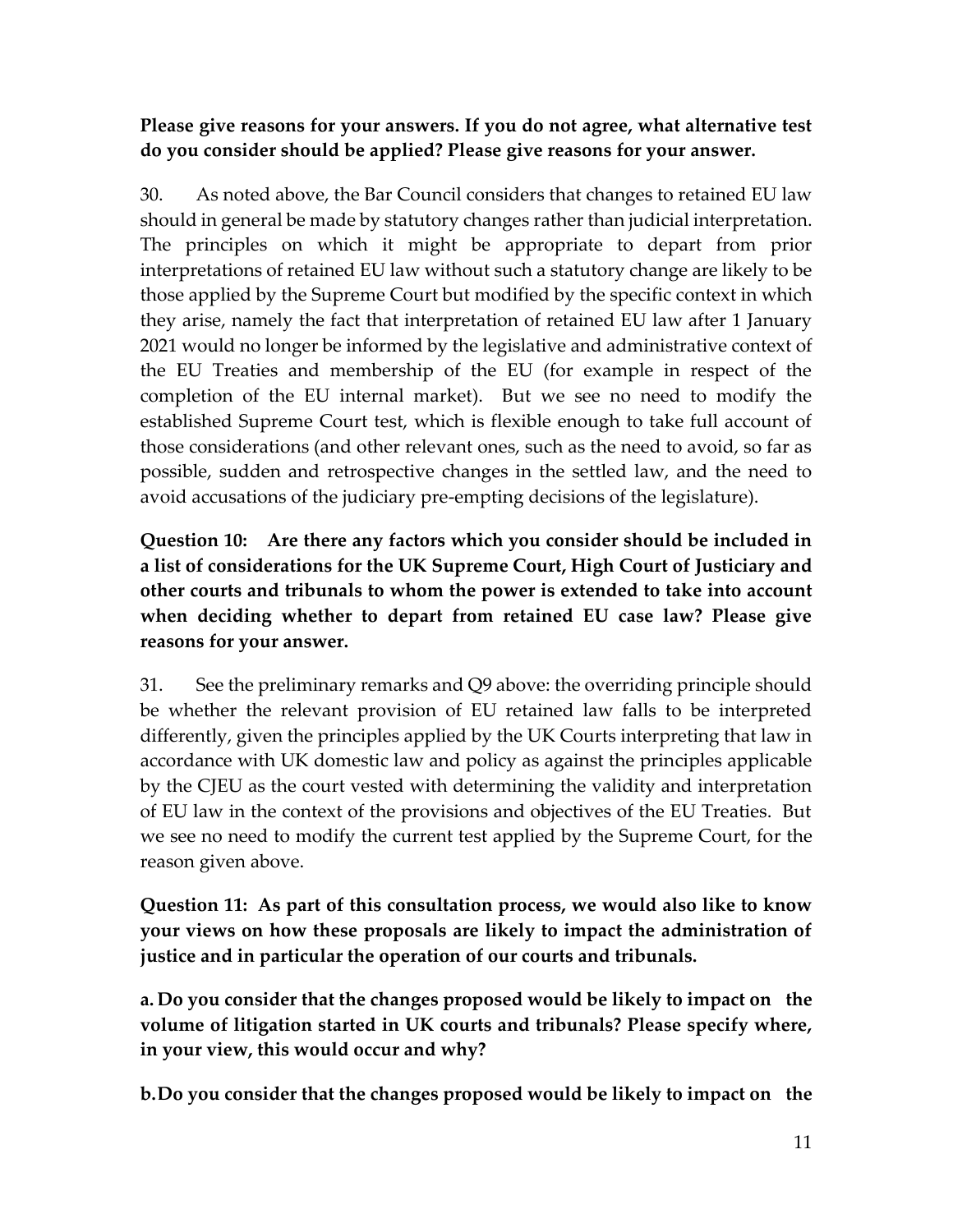**type of litigation started in UK courts and tribunals? Please specify where, in your view, this would occur and why?** 

**c. Do you consider that the changes proposed would be likely to have more of an impact on particular parts of the justice system, or its users? Please specify where this might occur and why.** 

**d.Do you consider that the changes proposed would have more of an impact on individuals with particular protected characteristics under the Equalities Act 2010? Please specify where this might occur and why.** 

32. It seems likely that there would be the following effects if a wide range of courts and tribunals were able to depart from the established interpretation of EU retained law:

- Although the lower courts would be likely to exercise any such power cautiously, there would be an obvious risk (as we have pointed out above in answer to Q2) that litigants would raise such points and that this would significantly complicate and delay the litigation process – obvious examples would be public law claims, VAT disputes, employment and discrimination claims, and immigration claims. At a time where HMCTS is already under severe pressure due to budget cuts and the effects of Covid-19, we find it very hard to see a good case for putting further pressure on its resources in this way: and, as we have already pointed out, since many EU law cases involve public authorities, further public resources would be involved in fighting these cases.
- There would be likely to be a proliferation of appeals and cross appeals if such powers were exercised, with litigants seeking to reopen issues on appeal to the Court of Appeal and/or the Supreme Court, particularly in the Administrative Court. Again, this would general legal uncertainty, delays and additional costs to all concerned.
- So far as issues under the Equalities Act 2010 are concerned, there are a number of such issues that are potentially impacted by EU retained law, so that it could be anticipated that a significant proportion of claims would raise such issues.

**Question 12: Do you have any other comments that you wish us to consider in respect of this consultation.**